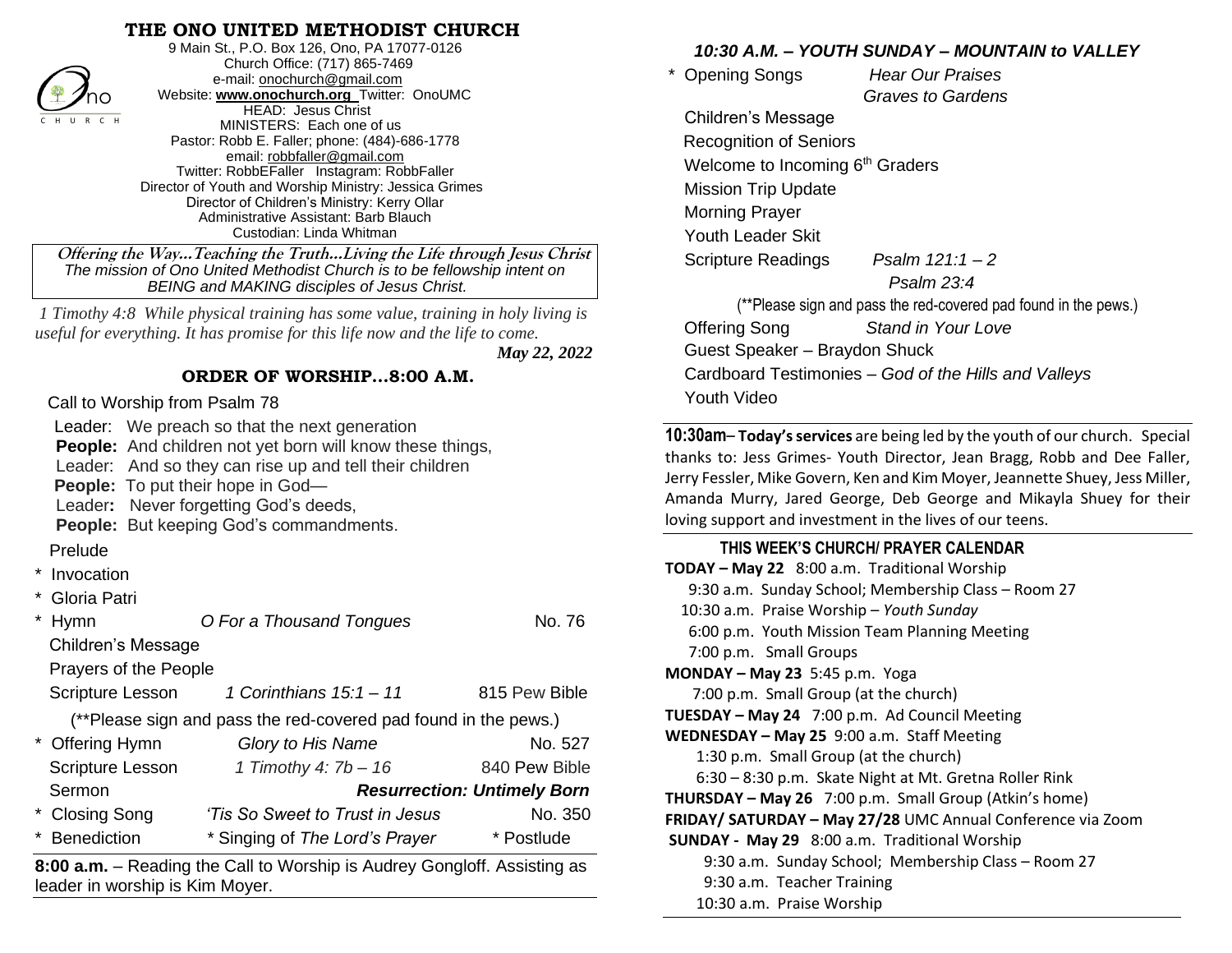**Vacation Bible School** will be held from June 20<sup>th</sup> to 23<sup>rd</sup> from 6 - 8 p.m. for children Age 3 – Grade 5. Volunteers are still needed. Please contact Mr. K. Thanks!

**BROCHURES FOR GRETNA GLEN CAMP AND RETREAT CENTER** are available in the narthex. Ono Church will pay  $\frac{1}{2}$  of your child's camp cost, up to \$195. Example: If a camp costs \$400, Ono will pay \$195; if a camp costs \$200, Ono will pay \$100. If you register your child online, please remember to give the paperwork to the office to receive the credit. We need a copy of the paper showing the camper's name, name of camp and the cost of the camp.

**CHILD SPONSORSHIP PACKETS** are still available from our Compassion Sunday celebration. If you would like to sponsor a child, please contact Cathy Boyanowski at 717-376-8055 or [cboyanowski@yahoo.com.](mailto:cboyanowski@yahoo.com) Packets will continue to be available throughout the month of May or you can visit Compassion.com at your convenience. Thank you for a making a difference in the lives of these children!

**Over the next few weeks please take a moment to share a note of encouragement or thanks with our high school graduating seniors.** Place the notes in the hanging envelopes on the bulletin board in the hallway (near the office). Thank you for taking time to remember this special time in these young people's lives.

## **Resurrection – Untimely Born**



*The Ono United Methodist Church May 22, 2022*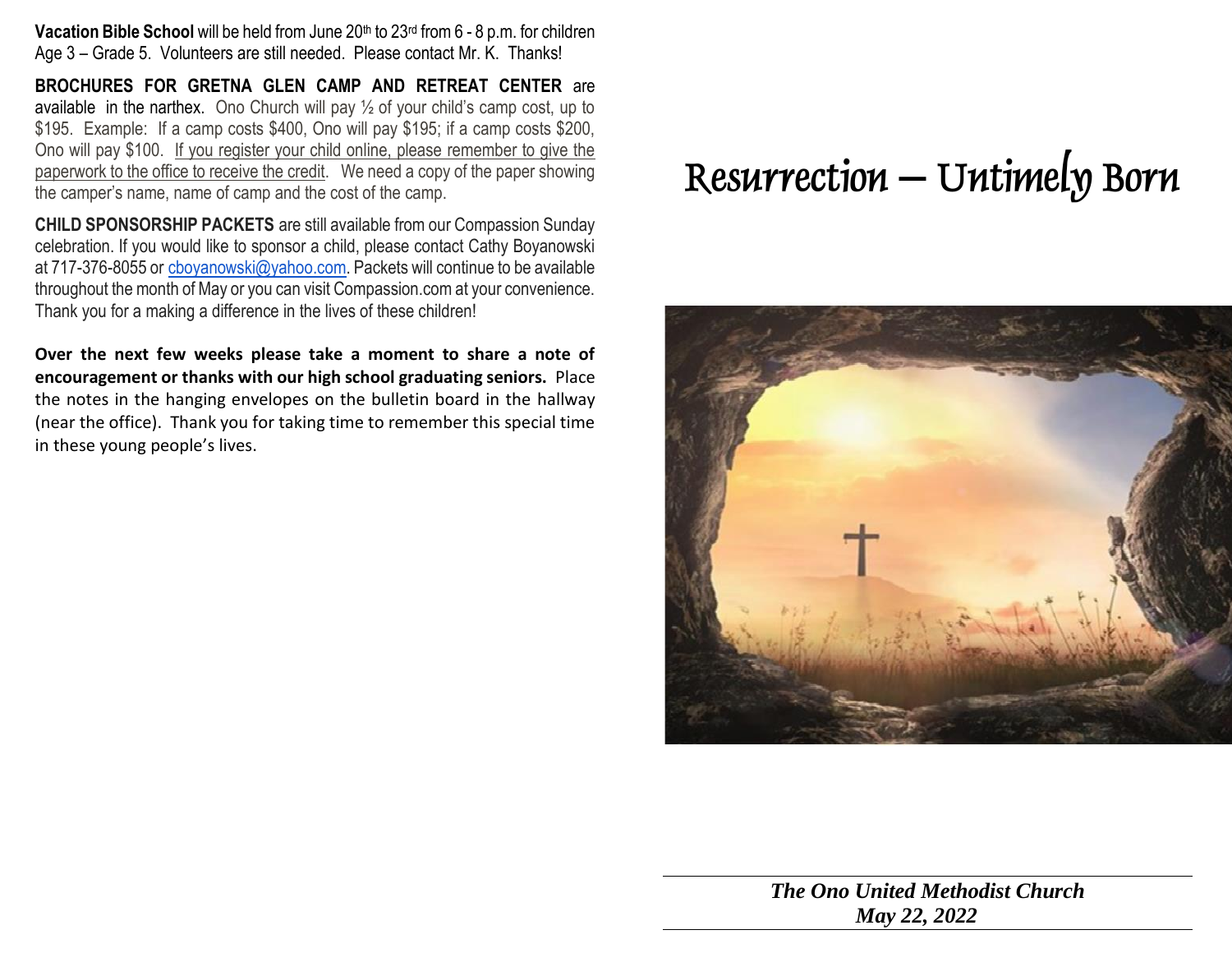

*"For I know the plans I have for you," declares the Lord, "plans to prosper you and not to harm you, plans to give you hope and a future."*  Jeremiah 29:11

**Amber Blair**, daughter of Nick Blair and Dawn Fessler is graduating from Northern Lebanon High School. Amber was a member of the National Honor Society and took two AP classes in Spanish and World History. She plans to attend college and major in Business. *"Thank you, church for supporting my journey with generous donations and kind words!"*

**Brant Barr**, son of Anita Barr is graduating from Northern Lebanon High School.

**Abby Boyanowski,** daughter of Mark and Cathy Boyanowski is graduating from Northern Lebanon High School. Abby plays volleyball, loves hanging out with friends and family, drawing, and listening to music. She is employed at Chocolate World. She enjoys writing to the young boy that she sponsors through Compassion and watching him grow older, as well as volunteering at various events with Compassion International. This has helped to strengthen her relationship with God. Throughout school she has been on Superior and Regular Honor Rolls, Student of the Month in Elementary, Middle and High School. Future plans are to study Nursing at Alvernia University for her BSN. *"I appreciate the impact that church has had on my life as I grow up to start this new chapter. My family has also always been by my side and I thank God for the support system that I grew up with and continue to have by my side."*

**Tugger Dresch**, son of Todd Dresch is graduating from Northern Lebanon High School.

**Simon Grimes,** son of Charlie and Jess Grimes is graduating from Northern Lebanon High School. Activities included Soccer, Football and Basketball. He was a member of the National Honor Society, All League and MVPS for sports. Simon runs two businesses – car detailing and sneaker sales. He is interested in pursuing Entrepreneurship and owning his own business. *"Thanks for supporting me through the ups and downs in my adventure of life."*

**Clarke Helms**, son of Kevin and Vanessa Helms is graduating from Schole Homeschool Center of Harrisburg. Activities include Horseback Riding, 4-H, Computer Programming, Filmmaker's Camp, Gretna Glen, various drama activities, Audiovisual Team. Clarke will be part of the 2022 staff at Gretna Glen Camp and then plans to transfer to a program in film and animation.

**Dakota Moyer**, son of Matthew and Tia Moyer is graduating from Northern Lebanon High School, Yellow Breeches and CTC. He went to Vo-Tech for Carpentry and received the NOCTI certificate. Future plans are to obtain his CDL. *"I would like to thank the church and my family for being supportive throughout my life. I would like to thank God for being there with me even in the valley."*

**Jenna Reiber**, daughter of Mike and Michele Reiber is graduating from Hershey High School

**Fred Staley**, son of Greg and Leah Staley is graduating from Northern Lebanon High School. Activities included Marching Band (9<sup>th</sup> -10<sup>th</sup> grade), Bowling Team  $(9<sup>th</sup>$  to 12<sup>th</sup> grade). In 2021 he got 10<sup>th</sup> place boys in the Lancaster Lebanon Bowling League. Fred plans to go to HACC to study Environmental Science. *"Thank you to the Church and Youth Group".*

**Anna Ulrich**, daughter of Erin Ulrich and granddaughter of Gene and Bev Ulrich is graduating from Northern Lebanon High School. Activities included Field Hockey, Softball, Reading, Backpacking and Hiking. Awards received are: LL League Academic All-Star x2; LL League First Team All Star x3; National Field Hockey Coaches Association (NFHCA) Academic All Star; NL Field Hockey MVP; LL League 2019 Section III Champions. Future plans are to attend Lebanon Valley College for Nursing, with a minor in Spanish and play Field Hockey. She would like to possibly join the Military or become a Travel Nurse in Latin America and would like to travel as often as possible. *"I would like to thank the church family for having a hand in making me the person I am today."*